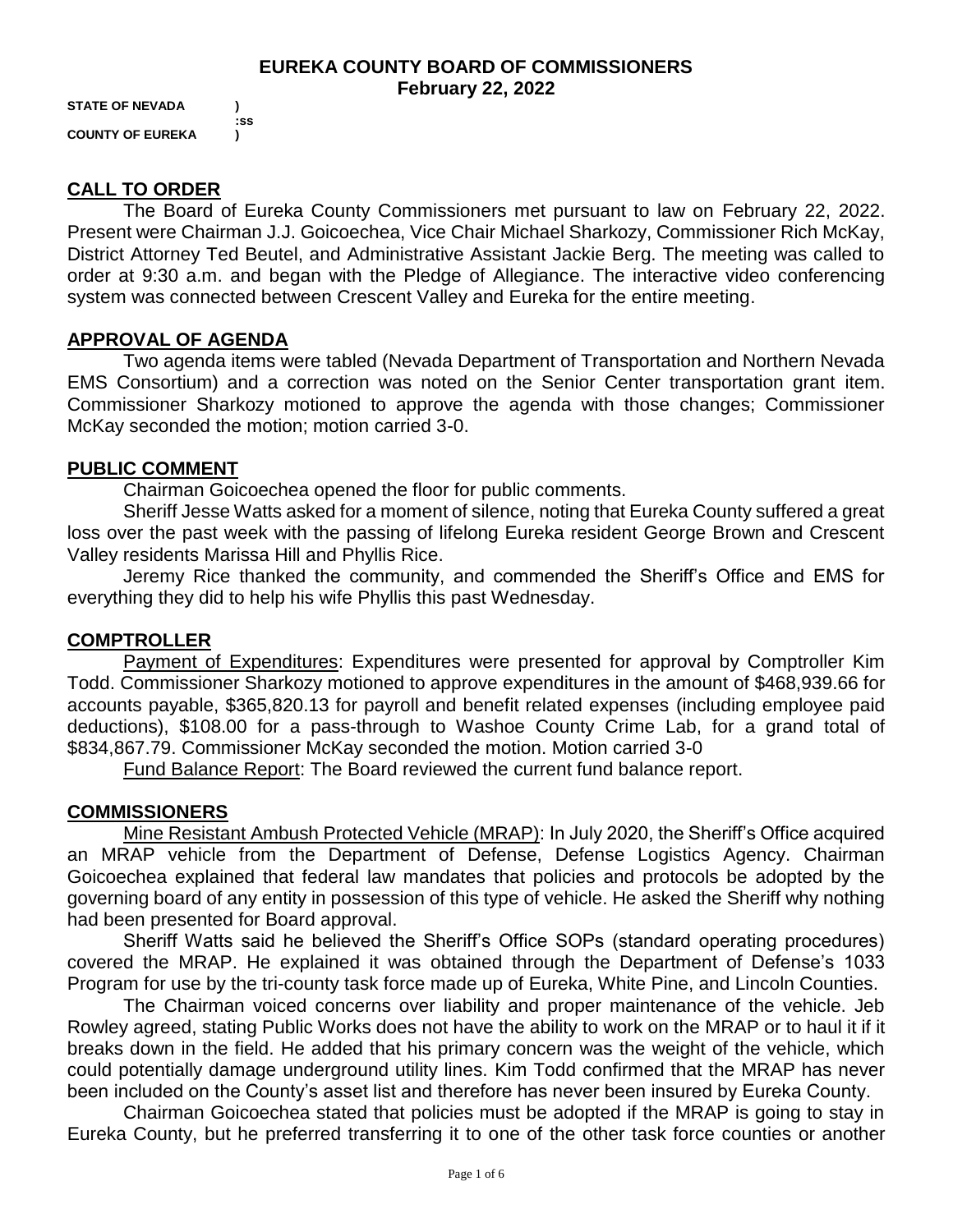neighboring county. Commissioner Sharkozy said he was also concerned about liability and the costs to retain and maintain the MRAP.

Commissioner Sharkozy motioned to transfer the MRAP vehicle to a neighboring county or return it to the Department of Defense if another county doesn't accept it. Chairman Goicoechea seconded the motion. Motion carried 3-0.

Lieutenant Job Description: On January  $6<sup>th</sup>$  the Board approved the Lieutenant job description, but that position has not been budgeted for several years. It was later discovered that Sheriff Watts had promoted an employee to Lieutenant before the job description came before the Board. Then on January 20<sup>th</sup>, the Sheriff submitted a Hiring Freeze Waiver request for the Lieutenant position. The Board denied it because it was not a budgeted position, but offered that the Sheriff could recommend reinstating the position when he submits his budget requests for the upcoming fiscal year.

In the meantime, the Chairman suggested rescinding the job description to allow more time to further refine it. Commissioner McKay motioned to withdraw the Lieutenant position description, which will remain unbudgeted in the current fiscal year. Commissioner Sharkozy seconded the motion. Motion carried 3-0.

Letter of Support: The City of Ely asked for a letter supporting its efforts to secure funding from the Coronavirus Capital Projects Fund for a housing complex project for critical health support staff. Commissioner McKay motioned to write a letter supporting the City of Ely's request for \$4,000,000.00 to construct a housing complex for critical health workers at William Bee Ririe Hospital and the Rural Health Clinics. Commissioner Sharkozy seconded the motion. Motion carried 3-0.

Schedule Public Hearing: Commissioner Sharkozy motioned to reschedule a public hearing at 10:00 a.m. on March 21<sup>st</sup> to consider changes to the Eureka County Personnel Policy (as proposed on February 7<sup>th</sup>). Commissioner McKay seconded the motion. Motion carried 3-0.

### **SENIOR CENTERS**

Update Report: Senior Center Program Director Millie Oram reported on activities at the Eureka Senior Center and Fannie Komp Senior Center. In January, Eureka served 792 meals and Crescent Valley served 814 meals. A total of \$9,839.00 was deposited for the month.

Senior Center Advisory Board: Tracey Mellard of Beowawe submitted a letter of interest to serve on the Senior Center Advisory Board. Commissioner Sharkozy motioned to appoint Tracey Mellard to the seat representing "Non-Senior North" on the Senior Center Advisory Board for the remainder of a three-year term through December 31, 2022. Commissioner McKay seconded the motion. Motion carried 3-0.

Nutrition Grant: Commissioner Sharkozy motioned to ratify Notification of Grant Subaward from Nevada Aging & Disability Services Division for Nutrition Grant #07-000-57-NX-22 in the amount of \$1,655.00, with no match required. Commissioner McKay seconded the motion. Motion carried 3-0.

Transportation Grant: Commissioner Sharkozy motioned to ratify grant application to Nevada Aging & Disability Services Division for Transportation Services Subaward Grant #07-000-10-LX-22 in the amount of \$29,577.00. Commissioner McKay seconded the motion. Motion carried 3-0.

### **AMBULANCE & EMS**

Report on Activities: EMS Director Kenny Sanders reported there were a total of 19 calls for ambulance service in January, with 10 responses from the Eureka station and nine responses from the Crescent Valley station. Three patients were transferred to air medical services.

Chairman Goicoechea thanked Mr. Sanders and Shealene French for meeting with school officials over a matter of concern, saying he got a lot of positive feedback about their professionalism.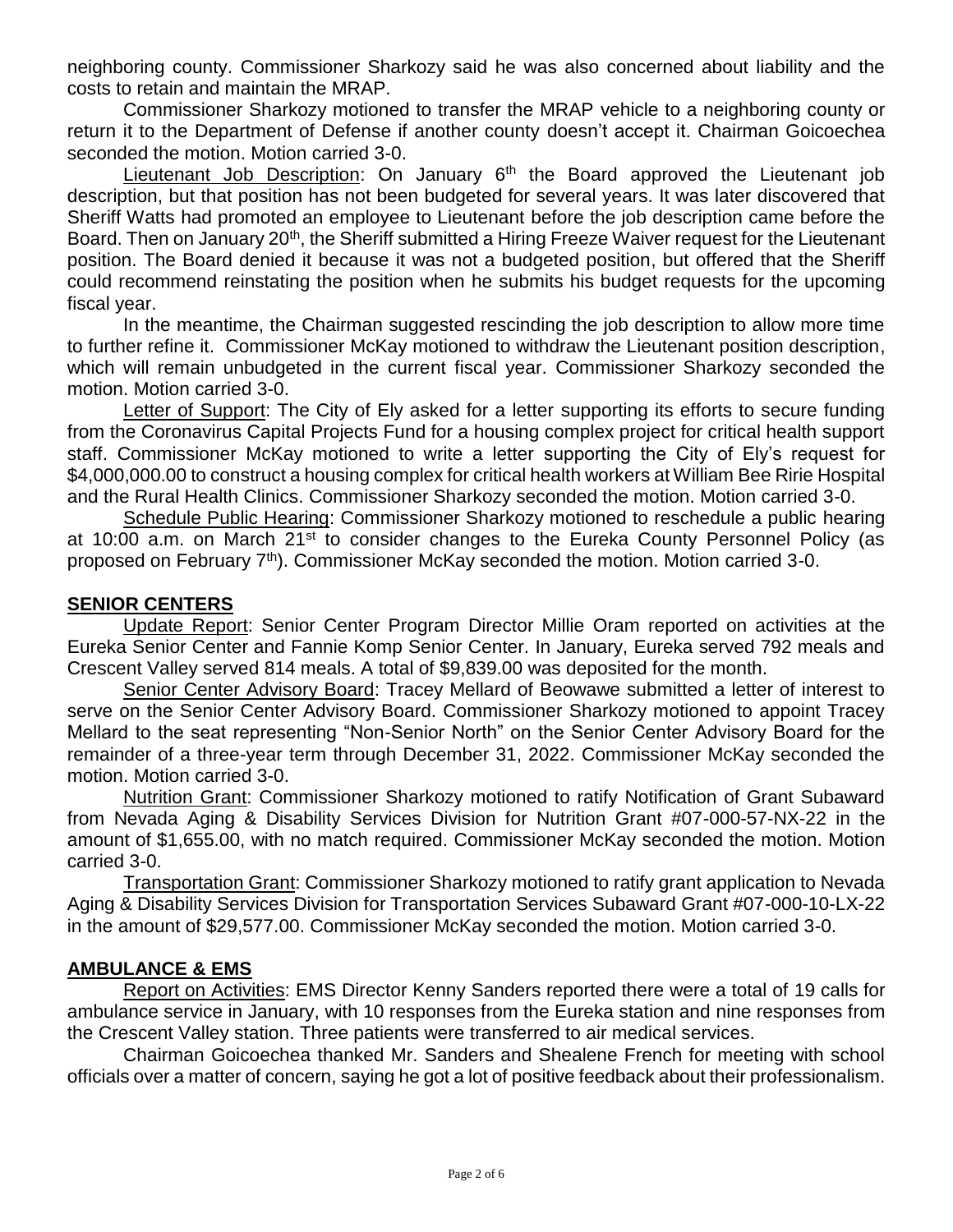# **DISTRICT ATTORNEY**

Case Management Software: District Attorney Ted Beutel explained that the case management program that his office has used for years has recently increased its cost to \$25,000.00 annually. His office researched options and located a competing company called Karpel with an annual assessment of \$2,700.00. The initial cost will be \$22,600.00 to install the software and import the data set into the new program. The requested \$5,000.00 will serve as a deposit to secure a place in line for installation.

Commissioner Sharkozy motioned to authorize the District Attorney's office to spend up to \$5,000.00 to begin the process of replacing the current case management software system. Commissioner McKay seconded the motion. Motion carried 3-0.

### **TREASURER**

Treasurer's Report: The Treasurer's Report for January was submitted by Treasurer Pernecia Johnson, showing an ending General Fund balance of \$43,610,278.54.

## **SHERIFF**

Reallocation of Positions: Sheriff Jesse Watts said there has been a significant cost savings by housing Eureka County's inmates in White Pine County. He requested approval to reallocate the five detention positions to patrol in the upcoming fiscal year, with three assigned to Crescent Valley and two remaining in Eureka.

Commissioner Sharkozy motioned to approve reallocation of five detention positions to patrol effective July 1, 2022. Commissioner McKay seconded the motion. Motion carried 3-0.

### **NORTH END ACTIVITY FUND**

Easter Egg Hunt: Marcial Evertsen submitted a donation request and a budget for the Annual Easter Egg Hunt in Crescent Valley scheduled for April 16th. Monies will be used to purchase plastic eggs, candy, prizes, refreshments, and other miscellaneous items.

Commissioner Sharkozy motioned to approve a donation of \$800.00 from the North End Activity Fund to be used to purchase supplies for the Annual Easter Egg Hunt in Crescent Valley, with the check issued to volunteer Marcial Evertsen. Commissioner McKay seconded the motion. Motion carried 3-0.

### **BEOWAWE LIBRARY BUILDING**

Request to Use Building: Tracey Mellard of Beowawe was interested in utilizing the library building in Beowawe, which has been closed for quite a few years, as a meeting place for the residents. She would also like to look into having it designated a historical building.

Jeb Rowley said the building would require extensive repairs to make it suitable for a meeting place, and he believed there were some water and septic issues at the time it was shut down. There was a brief discussion on other potential meeting sites, and Ms. Mellard plans to approach the School District about using a room at the school.

The Board agreed to have staff evaluate the library building more extensively to determine whether it would be a viable option.

### **COUNTY FACILITIES**

Facilities Update: Joyce Jeppesen, Public Works Assistant Director-Administration, gave an update on activities at County managed facilities.

Opera House: The Opera House continues to be booked for mine meetings. Upcoming events include a dance recital on March 10<sup>th</sup>, Tylor & the Train Robbers on April 2<sup>nd</sup>, and pesticide applicator training an April 5<sup>th</sup>-6<sup>th</sup>.

Sentinel Museum: The Museum had 40 visitors in January, and recently received a large donation of livestock brands.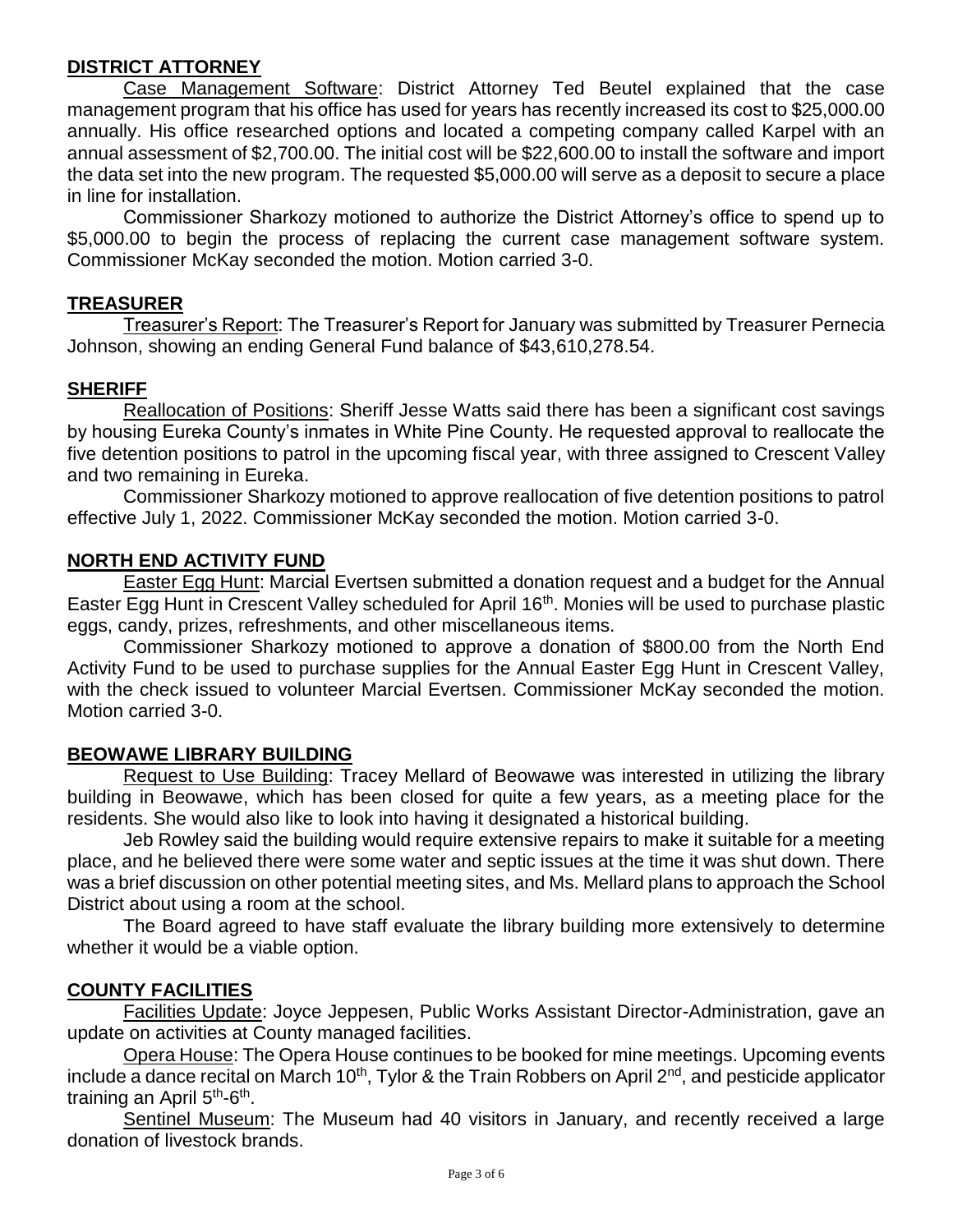Swimming Pool: The Pool had 133 swimmers for the month, including two birthday parties. Lifeguard training was conducted on February 18<sup>th</sup>-19<sup>th</sup>.

Eureka Canyon Subdivision: One application for a subdivision lot is pending, and Nevada Department of Transportation has made application for two lots.

Eureka Landfill: The Landfill had 434 municipal customers and 45 commercial customers in January. It received 104 tons of municipal waste and 132 tons of construction and demolition debris.

Eureka Airport: A total of 170 gallons of fuel was sold at the Airport in January – 85 gallons of avgas and 85 gallons of Jet A fuel.

Hangar Lease Agreements: There has been some demand for renting hangar space, and Airport Hangar Lease Agreements were drafted – one for overnight rentals and one for longer stays. Overnight rentals will be \$25.00 and monthly rentals will be \$150.00. Commissioner Sharkozy motioned to approve both Airport Hangar Lease Agreements as presented. Commissioner McKay seconded the motion. Motion carried 3-0.

Plain Talk Newsletter: Ms. Jeppesen asked for direction related to the *Plain Talk* newsletter now that editor Abby Johnson has retired. The Commissioners had mixed feelings. They were interested in continuing *Plain Talk* as a means of communicating with the public, but in reality few actually read it. It was suggested that it might be timely to look into more of a Public Information Officer approach. For the time being, they agreed to pause the quarterly editions, but may still publish the newsletter for significant matters.

### **PUBLIC WORKS**

Public Works Update: Public Works Director Jeb Rowley reported on projects and activities.

Pickup Trucks: Two of the cab and chassis pickups ordered last year have been delivered. The last one is expected in about a month.

FEMA Team: The FEMA EMTs have been working out of the Eureka Clinic to do COVID testing and vaccinations.

Airport: Quest is in town to finish camera and door lock installations at the Eureka Airport.

Resource Liaison: Jonica Gonzalez, the Resource Liaison hired by Churchill County, is getting set up at the Airport.

McEwen Mining: Mr. Rowley has been meeting weekly with McEwen Mining regarding options for constructing a temporary man camp at the Eureka Canyon Subdivision.

Road Project: Lumos & Associates will be in Crescent Valley on February 24<sup>th</sup> with Public Works to identify any utility, drainage, or other work necessary before paving.

Eureka Library: Public Works is soliciting proposals for a facility assessment of the library, which will cover structural, mechanical, electrical, and architectural areas.

Child Care Facility: Public Works met with the group of moms who are advocating for a daycare to look at the two potential site locations in the Eureka Canyon Subdivision.

Fair Building Roof: Mr. Rowley obtained a quote from Brown Brothers for supplies and labor for roof replacement on the Fair Building at the Eureka Fairgrounds. Commissioner McKay motioned to approve a quote from Brown Brothers for supplies and labor for roof replacement and repairs to the Fair Building at the Eureka Fairgrounds in an amount not to exceed \$38,978.17, utilizing funds budgeted in the current fiscal year for capital outlay (040-130-55010-000) in the Building Reserve Fund. Commissioner Sharkozy seconded the motion. Motion carried 3-0.

## **NATURAL RESOURCES**

Report on Activities: Natural Resources Manager Jake Tibbitts reported on recent activities and meetings.

CNRWA: The Central Nevada Regional Water Authority met on February  $10<sup>th</sup>$ . The group is working to establish position statements to more formally address many of the recurring issues in a consistent manner.

Gold Bar Mine: Mr. Tibbitts has been participating with a working group to address some of the Gold Bar Mine's mitigation obligations. In addition to the proponent, the group has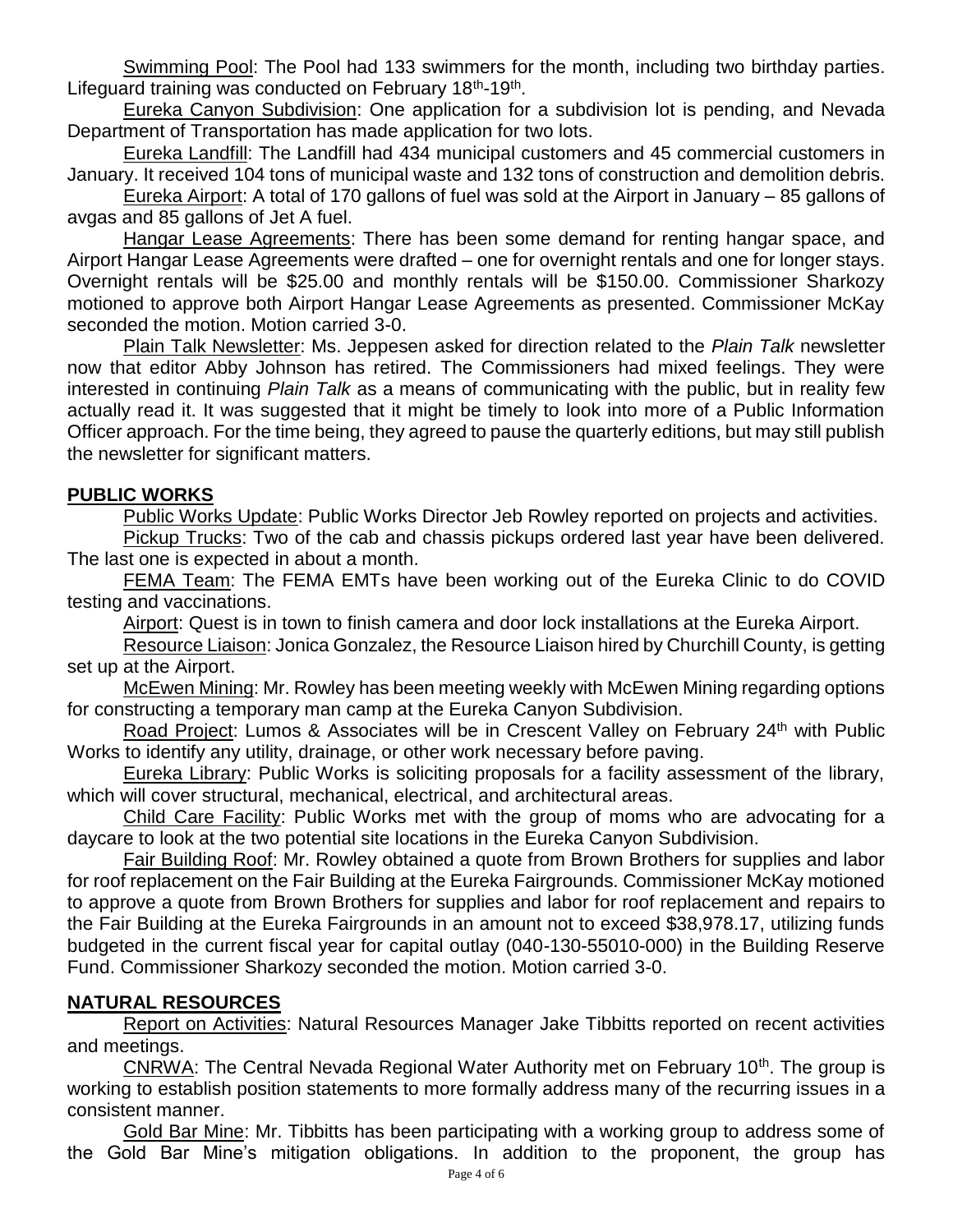representatives from the BLM, Nevada Department of Wildlife, and the Sagebrush Ecosystem Technical Team.

South Railroad Mine Project: The BLM permitting work has begun on the South Railroad Mine Project (Gold Standard Ventures Corp.). Although located in Elko County, there are potential impacts to Eureka County resources, roads, and the ranch operations in Pine Valley.

Fuels Management Funding: Mr. Tibbitts received a call the previous week from KC Shedden who is Fuels Program Manager at the Battle Mountain District BLM. He wanted to let Mr. Tibbitts know that the BLM will be receiving substantial funds from the Bipartisan Infrastructure Bill adopted last November. The BLM will distribute funding to weed districts, counties, etc., to be used primarily for fuels reduction work and habitat conservation.

Alfalfa U: Mr. Tibbitts has been spreading the word about the upcoming Alfalfa U, which will have a variety of educational sessions that can be attended virtually. There is no cost to attend, and this year's focus is on producing alfalfa with less water.

NRAC Meeting: During the Natural Resources Advisory Commission meeting on February 9<sup>th</sup>, Chairman Goicoechea and Mr. Tibbitts spoke with Assistant Field Manager Jason Spence, Tuscarora Field Office, about a recent letter that went out to permittees. The letter was about courtesy permits, but it had an unnecessary negative tone to it. Mr. Spence agreed that the letter could have been improved. Chairman Goicoechea wanted to acknowledge and thank Mr. Spence because he followed-up and personally called each permittee who received the letter.

Rangeland Management Policy Center Summit: UNR is hosting a Rangeland Management Policy Center Summit in March and is putting together a very selective group of speakers and educators. NRAC voted to support the summit with a financial donation, pending Commissioner approval. Commissioner McKay motioned to authorize the Natural Resources Advisory Commission to provide a contribution of \$1,000.00 to support the upcoming Rangeland Management Policy Center Summit. Commissioner Sharkozy seconded the motion. Motion carried 3-0.

America the Beautiful / 30x30 Initiative: The current administration's goal with the 30x30 Initiative is to protect 30% of the nation's lands and waters by the year 2030. As part of this Initiative, a mapping tool is being built called "American Conservation & Stewardship Atlas." The entire movement is concerning because it is rather vague and fails to define what it means to 'protect' or 'conserve' the land and water. Comments are due by March 7<sup>th</sup>, so Mr. Tibbitts will present the final comment letter for approval at the March  $6<sup>th</sup>$  meeting.

Grass Valley Allotment Skull Creek & Cowboy Rest Riparian Exclosures: Mr. Tibbitts prepared a letter outlining the County's concerns over the riparian exclosures proposed on the Grass Valley Allotment. These concerns are lack of involvement with the permittees, impacts to area ranchers and their grazing and water rights, failure to recognize BLM's mismanagement of wild horses as a contributing factor to riparian degradation, and negative unintended impacts from fencing off riparian areas.

Commissioner McKay motioned to send the response letter to the Battle Mountain District BLM concerning the proposed Grass Valley Allotment Skull Creek & Cowboy Rest Riparian Exclosures. Commissioner Sharkozy seconded the motion. Motion carried 3-0.

Joint Interim Standing Committee on Natural Resources: During the 2021 Legislative Session, the Legislature created the Joint Interim Standing Committee on Natural Resources, which was basically a restructuring of the Interim Committee on Public Lands. This new group has meetings scheduled on February 28<sup>th</sup>, March 21<sup>st</sup>, June 16<sup>th</sup>, and a work session on August 22<sup>nd</sup>, with a deadline to submit recommendations by June 24<sup>th</sup>. Mr. Tibbitts prepared a letter requesting Eureka County's participation in the Interim meetings and an opportunity to present natural resources and public lands issues at an upcoming meeting.

Commissioner McKay motioned to send the letter to the Nevada Legislature's Joint Interim Standing Committee on Natural Resources and its Subcommittee on Public Lands with the requests outlined by the Natural Resources Manager. Commissioner Sharkozy seconded the motion. Motion carried 3-0.